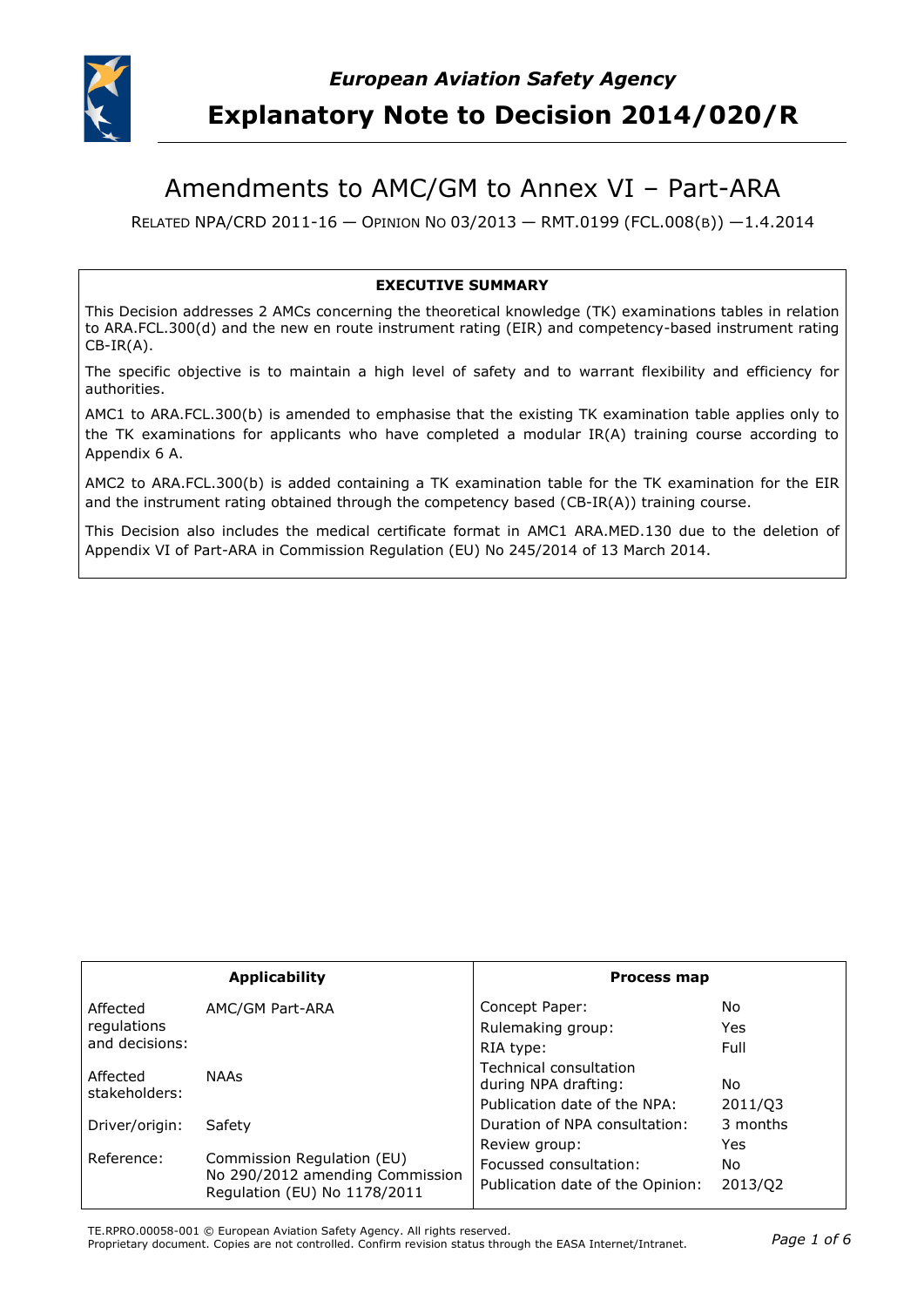# **Table of contents**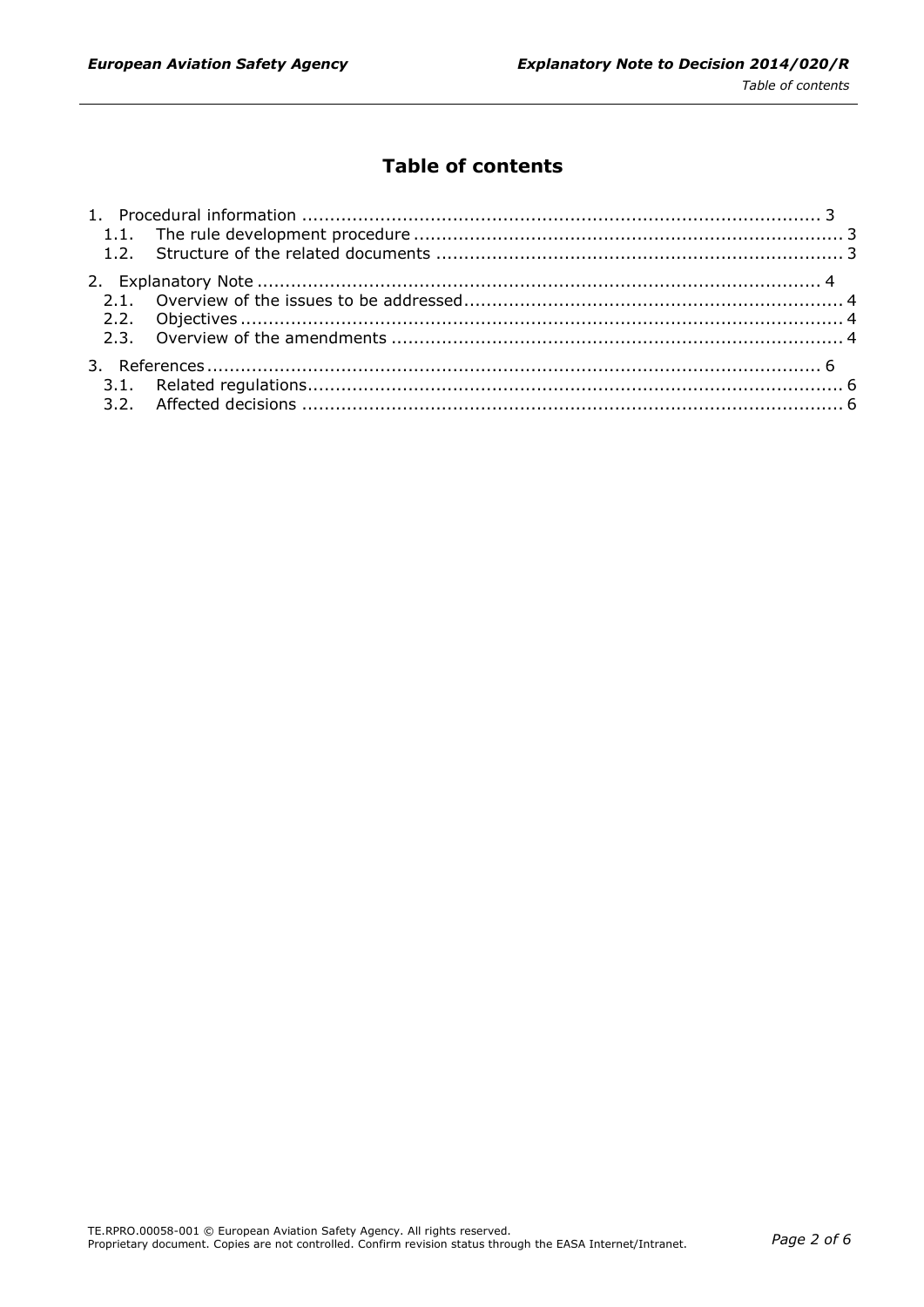# <span id="page-2-0"></span>**1. Procedural information**

#### <span id="page-2-1"></span>*1.1. The rule development procedure*

The European Aviation Safety Agency (hereinafter referred to as the 'Agency') developed ED Decision 2014/020/R in line with Regulation (EC) No 216/2008<sup>1</sup> (hereinafter referred to as the 'Basic Regulation') and the Rulemaking Procedure<sup>2</sup>.

This rulemaking activity is included in the Agency's [4-year Rulemaking Programme](http://easa.europa.eu/rulemaking/annual-programme-and-planning.php) under RMT.0199 (FCL.008(b)). The scope and timescale of the task were defined in the related Terms of Reference (see process map on the title page).

The draft text of this Decision has been developed by the Agency based on the input of the Rulemaking Group RMT.0199 (FCL.008(b)). All interested parties were consulted through NPA 2011-16<sup>3</sup>. 1535 comments were received from interested parties, including industry, national aviation authorities, the FAA, General Aviation authorities, training organisations and individual stakeholders.

The Agency has reviewed the comments received on the NPA. The comments received and the Agency's responses are presented in the Comment-Response Document (CRD)to NPA  $2011 - 16<sup>4</sup>$ . Furthermore, the Agency received 39 reactions to the CRD.

The final text of this Decision with the Acceptable Means of Compliance (AMC) and Guidance Material (GM) has been developed by the Agency based on the input of the Review Group RMT.0199 (FCL.008(b)).

The process map on the title page summarises the major milestones of this rulemaking activity.

#### <span id="page-2-2"></span>*1.2. Structure of the related documents*

-

Chapter 1 contains the procedural information related to this task. Chapter 2 explains the core technical content. Chapter 3 provides references. The text of the AMC and GM is annexed to this ED Decision.

Regulation (EC) No 216/2008 of the European Parliament and the Council of 20 February 2008 on common rules in the field of civil aviation and establishing a European Aviation Safety Agency, and repealing Council Directive 91/670/EEC, Regulation (EC) No 1592/2002 and Directive 2004/36/EC (OJ L 79, 19.3.2008, p. 1), as last amended by Commission Regulation (EU) No 6/2013 of 8 January 2013 (OJ L 4, 9.1.2013, p. 34).

<sup>2</sup> The Agency is bound to follow a structured rulemaking process as required by Article 52(1) of the Basic Regulation. Such process has been adopted by the Agency's Management Board and is referred to as the 'Rulemaking Procedure'. See Management Board Decision concerning the procedure to be applied by the Agency for the issuing of opinions, certification specifications and guidance material (Rulemaking Procedure), EASA MB Decision No 01-2012 of 13 March 2012.

<sup>3</sup> In accordance with Article 52 of the Basic Regulation and Articles 5(3) and 6 of the Rulemaking Procedure.

See: [http://easa.europa.eu/rulemaking/notices-of-proposed-amendment-NPA.php.](http://easa.europa.eu/rulemaking/notices-of-proposed-amendment-NPA.php)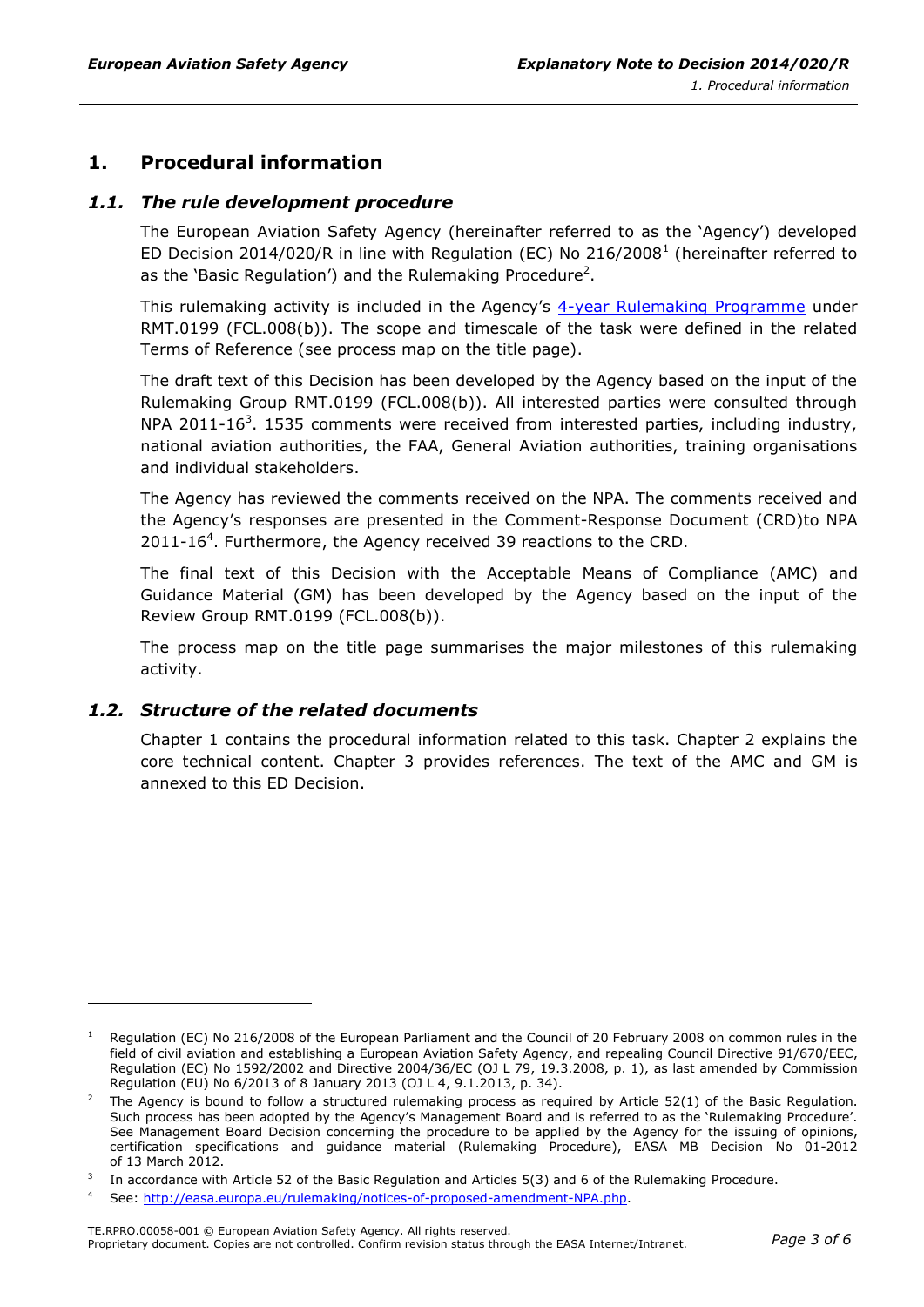## <span id="page-3-0"></span>**2. Explanatory Note**

When developing the requirements for the future European regulations for pilot licensing (Part-FCL) based on the existing JAR-FCL requirements and national regulations, the Agency decided that certain elements had to be postponed and further reviewed at a later stage. With its Notice of Proposed Amendment (NPA) 2008-17(b), the Agency agreed with stakeholder concerns that the proposed requirements for the instrument rating seemed to be too demanding for private pilot licence (PPL) holders and indicated that a separate rulemaking task would be started for this purpose. Within the same task the need for review of the existing national regulations for a cloud flying rating for sailplane pilots was identified and it was decided to include the development of requirements for a cloud flying rating in the same rulemaking task. Consequently, the Agency initiated rulemaking task RMT.0198 & RMT.0199 (FCL.008 (a) & (b)) together with licensing experts. The NPA was published on 21 September 2011 and the Opinion was published on 24 April 2013.

#### <span id="page-3-1"></span>*2.1. Overview of the issues to be addressed*

Part-ARA contains the requirements for authorities.

This Decision addresses the AMCs to ARA.FCL.300(d) rule in Part-ARA in relation to the new rules in Part-FCL related to:

- a sub ICAO (International Civil Aviation Organization) European en route instrument rating (EIR) for aeroplane licence holders;
- a more accessible ICAO compliant aeroplane instrument rating (IR) called competency-based IR.

This Decision also includes the medical certificate format in AMC1 ARA.MED.130 following the deletion of Appendix VI of Part-ARA in Commission Regulation (EU) No 245/2014 of 13 March 2014 where it was originally published. The format has not been changed and the obligatory items of the medical certificate have been moved from Appendix VI to ARA.MED.130.

#### <span id="page-3-2"></span>*2.2. Objectives*

The overall objectives of the EASA system are defined in Article 2 of the Basic Regulation. This proposal will contribute to the overall objectives by addressing the issues outlined in Section 2.1. The specific objectives of this proposal are, therefore, to:

- 1. introduce AMCs related to the requirements for the competency-based IR(A), whilst taking into account the standards and recommended practices (SARPs) for the issue of an IR contained in Annex 1 published by the ICAO;
- 2. introduce AMCs related to the requirements for the EIR, for private and commercial pilots, to fly under IFR and in IMC with reduced training requirements, but also limited privileges.

#### <span id="page-3-3"></span>*2.3. Overview of the amendments*

#### AMC1 ARA.FCL.300(b) Examination Procedures

Based on an internal review, the Agency amended this AMC to emphasise that the table applies only to the theoretical knowledge (TK) examinations for applicants who have completed a modular IR(A) training course according to Appendix 6 A. This is to avoid confusion in relation to the TK examinations table for the EIR, in accordance with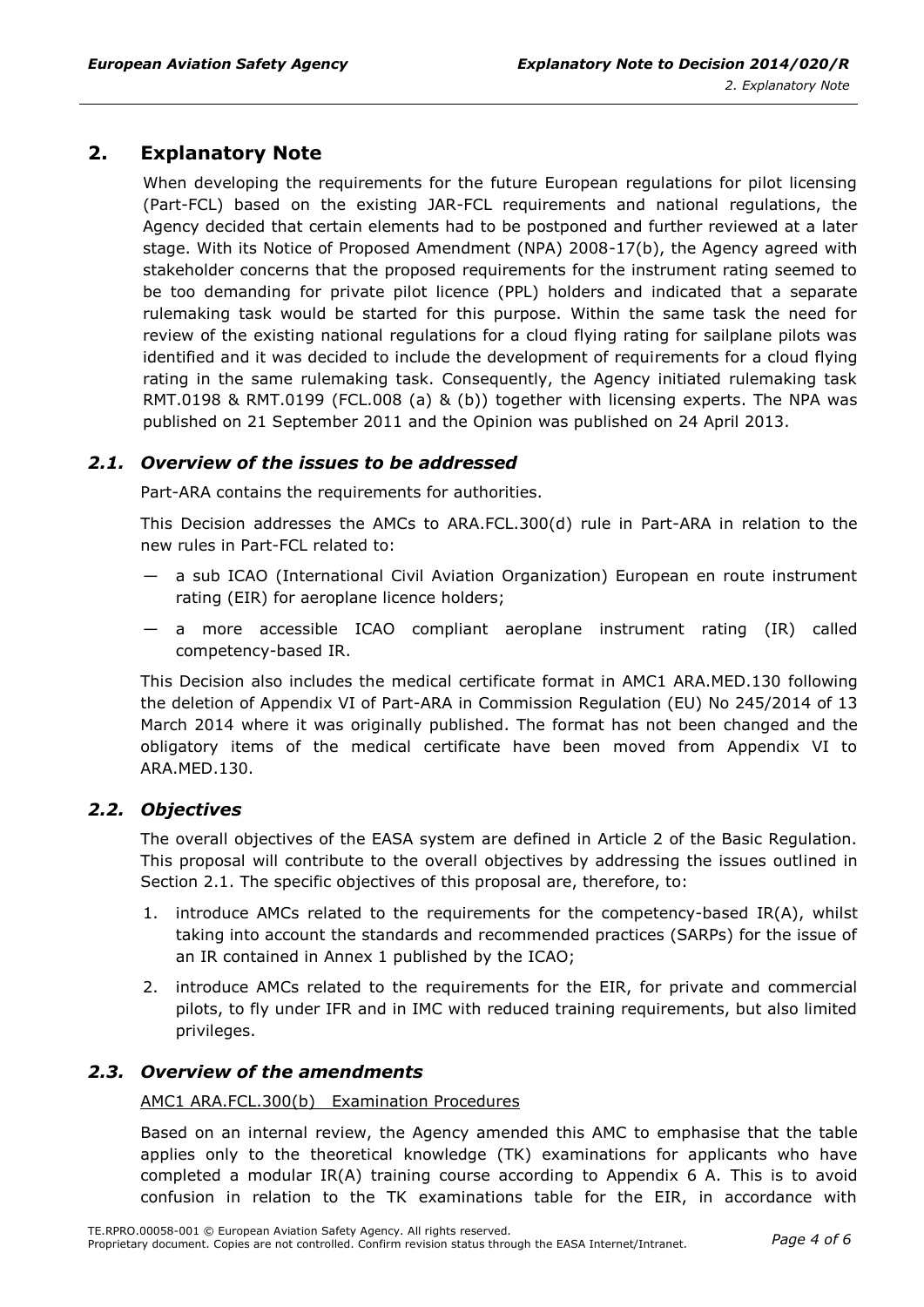$FCL.825(d)$ , and  $CB-IR(A)$ , in accordance with Appendix 6, which is now contained in a new AMC2 ARA.FCL.300(b).

#### AMC2 ARA.FCL.300(b) Examination Procedures

As mentioned above, the Agency also added a new AMC2 ARA.FCL.300(b), containing a table, similar to the one contained in AMC1 ARA.FCL.300(b), for the TK examination for the EIR and the instrument rating obtained through the competency based (CB-IR(A)) training course.

For the amended text, please refer to the Annex to this Decision.